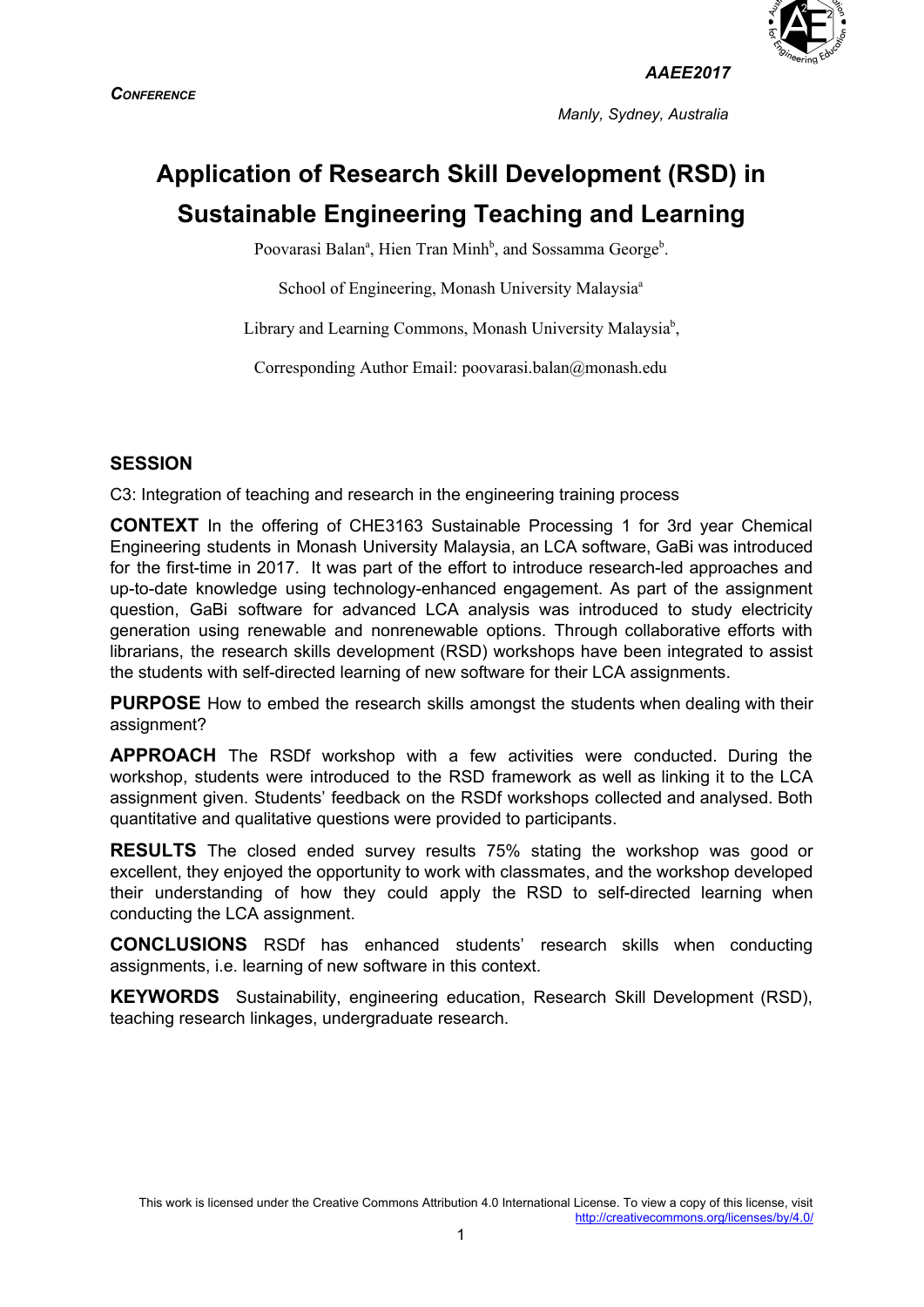### **Introduction**

Assignments are integral part of many undergraduate courses and often used as summative assessments to gauge the student's performance. The assignments are carefully designed by the educators to enhance specific set of skills required by the students as per the course syllabus. The required skills vary from problem-solving to public-speaking, depending on the nature of the courses and degrees offered. However, most of the assignments will require the students to begin the task by 'researching' about the problem at hand. Interestingly, the ability to carry out the required research on the task assigned can be further enhanced by exposing the students on the framework known as 'research skills development' (RSD).

The RSD framework is a conceptual model that provides an explicit scaffold and precise building blocks for the student to develop their research skills (e.g., information literacy, academic writing, critical thinking; Willison & O'Regan, 2007). The RSD framework was developed by researchers at the University of Adelaide (Willison & O'Regan, 2007) and represents a conceptual framework that assists academics and staff to develop academic curricula that explicitly develop research skills for their students.

Research and communication skills need to be fostered over several years and students will benefit most from this if the RSD framework is clearly defined through their assignments and they are made aware of the progression they will encounter from the first stages of the degree through to graduation (Burkill, 2009).

The RSD delineates the skills associated with research into six facets: embark on research and clarify understandings needed; find information and generate data; evaluate information and data, and reflect on processes used; organise information and manage processes; analyse trends and synthesise new understandings; and communicate and apply understandings and processes ethically. These six facets are elaborated into five levels of student autonomy, with Level 1 being Prescribed Research and Level 5 being Open Research (Willison & O'Regan, 2007). The student autonomy is determined based on the degree of input provided by the instructor when assigning the task, either through step-by-step approach, restricted degree of guidance or fully open-ended.

The RSD can also be used to introducing students to necessary aspects of research processes; and for analysing teaching, learning and assessments elements in curricula. (Willison & Buisman-Pijlman, 2016). A multi-institution study showed that use of the RSD framework could effectively help individual educators and small teams to design semester-length courses that developed students' discipline-specific research skills in many disciplines and year levels (Willison, 2012). The RSD framework is also useful in assisting staff to develop assessment rubrics that explicitly state the skills required to succeed in an assessment task.

The importance of research skills is established as mentioned above and can be taught through RSD framework to students. In the offering of CHE3163, students were required to use a new life cycle assessment (LCA) software known as GaBi. This is a free educational software with user-friendly features. Students needed to carry out their assignment with the software and compare their experience without the LCA software. In learning the software, students needed to apply self-directed learning through various research skills. The scope of work in this paper focuses on students experience in learning research skills through 'research skills development' (RSD) framework workshops.

## **Approach**

The 2-hours RSD workshops were designed and conducted. It has been previously shown that collaborative learning environments help improve students' critical thinking and reasoning skills (Collier, 1980; Dunne & Bennett, 1990), particularly if peer learning is directly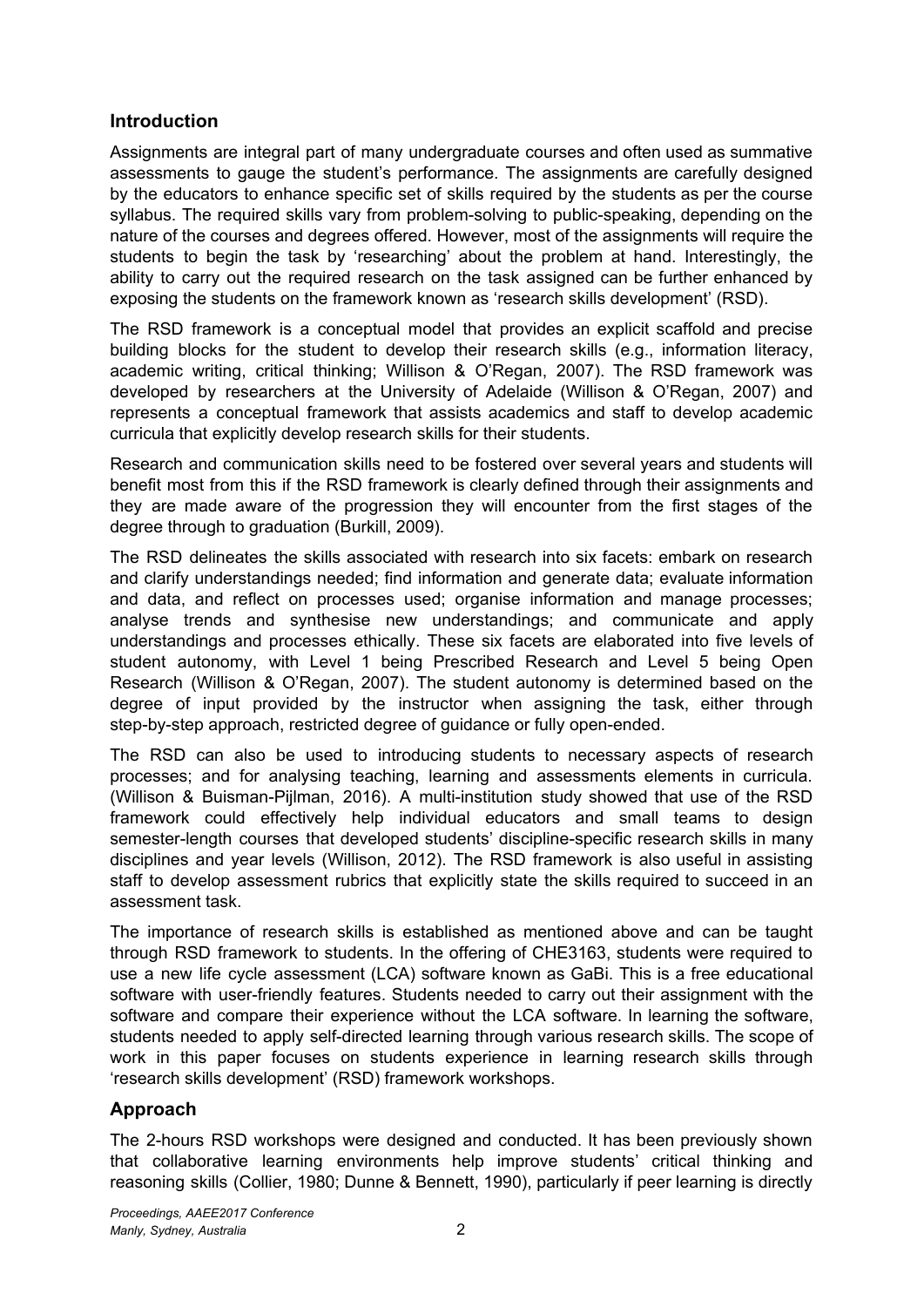associated with an assignment (Boud, Cohen, & Sampson, 2001). Consequently, the workshops were designed as an interactive class where group discussion was used to analyze the assessment task and decide how to best approach the LCA assignment. Small workshops are usually better for problem based learning, as they promote discussion and higher order cognitive reasoning skills (Boud et al., 2001; Collier, 1980; Dunne & Bennett, 1990).

The classes were conducted in two workshops of 42 students and 15 students, respectively with five staff members present: two academic staff, two librarians, and one research assistant. Two librarians facilitated the workshops, providing students with activities for discussions on RSD and the academic staff facilitated the discussion on linking LCA assignment with RSD skills. The activities included: (1): students to discuss and draw their interpretation of a 'research savvy' student; (2) students to read a press release about 'Facebook is closing down' and explain why they trusted or distrusted the press release'; (3) students were given a set of six colourful cards, which each card assigned to one of the six RSD facets, and students to match the cards to the skills that they identified in other activities and (4) students to have discussions around the RSD placemat and how it can be used to support their assignments. Students were encouraged to work in groups during the activities and they were then asked to present their ideas to the workshop. All activities used in the workshops were designed to help students to derive the six facets of the RSD and were given to students in a logical sequence to help them in understanding the RSD. After attending the workshop, students were expected to be able to correlate the RSD with their research process and apply the RSD to improve their assignment.

During the workshop, students were introduced to the RSD framework as well as linking it to the LCA assignment given. The students were given the LCA assignment to evaluate the environmental indicators such as global warming potential, acidification and nutrification, associated with electricity generation options using renewable and nonrenewable options. Students needed to map the research skills that they learnt in the workshop by listing down the type of skills they needed to accomplish the LCA assignment and map them with 6 facets of RSD. Completion of LCA assignment primarily involved self-learning of a new software, known as GaBi. Students needed to apply the fundamentals learnt under LCA topic using the software to calculate the environmental indicators that were mentioned above. They were asked to brainstorm and present their findings during the workshop.

At the end of the workshop, the feedback from the RSD workshops were gathered through both close and open-ended survey questions. The close-ended surveys were run as a Monash Audience Response Survey (MARS) session and open-ended survey feedback was gathered through printed feedback forms.

## **Results and Discussion**

Both quantitative and qualitative questions as shown in Table 1 were provided to participants. Fifty-seven students completed the feedback form after the workshops.

| No | Question                                                  |
|----|-----------------------------------------------------------|
|    | The overall the workshop was                              |
| -2 | The content of the workshop was at the right level for me |

Table 1: Close-ended questions for RSD workshop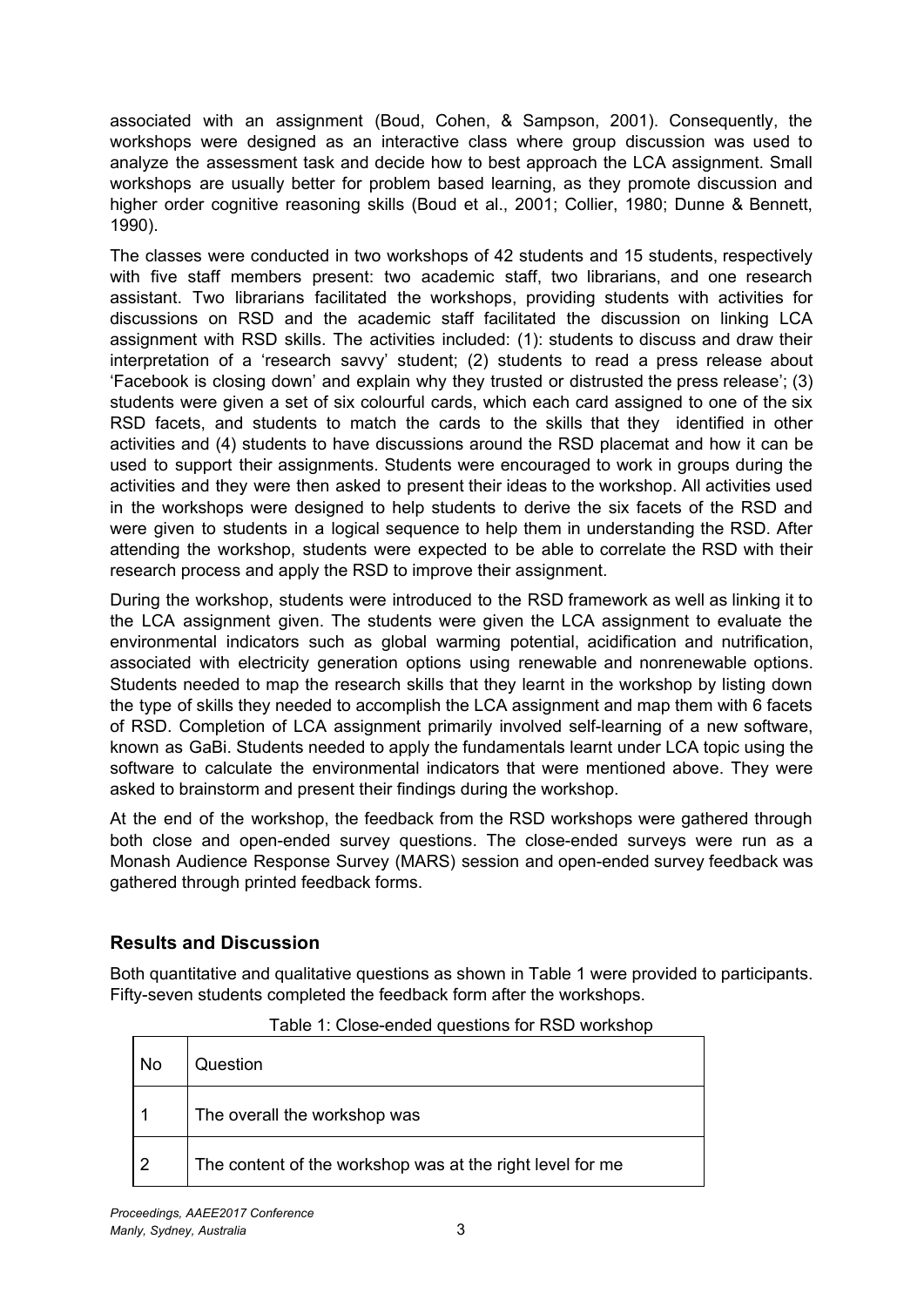| 3              | The workshop was thought provoking                                                                                                           |
|----------------|----------------------------------------------------------------------------------------------------------------------------------------------|
| 4              | The content of the workshop is relevant to my learning                                                                                       |
| 5              | The workshop achieved the stated learning objectives                                                                                         |
| 6              | I enjoyed the opportunity to work with classmates/ in groups                                                                                 |
| $\overline{7}$ | There were sufficient opportunities to participate in this workshop                                                                          |
| 8              | The workshop developed my understanding of how I could apply<br>the RSD to LCA assignments                                                   |
| 9              | The workshop developed my understanding of how I could apply<br>RSD to self-directed learning when I conduct LCA<br>the<br>assignments       |
| 10             | The RSD workshop nudged me into learning 'how to think' rather<br>than " what to think" and to unpack thinking processes                     |
| 11             | The workshop brought home the importance of my role in student<br>autonomy / academic independence when I conduct the LCA<br>assignments     |
| 12             | The workshop provided me with a framework and space to<br>strengthen career and lifelong skills in terms of sustainability in<br>engineering |

The feedback form comprised of 12 Likert-scale statements (i.e. quantitative questions) about the effectiveness of the RSD workshop activities included: "The workshop was thought provoking", "I enjoyed the opportunity to work with colleagues from other areas across the university" and "The workshop developed my understanding of how I could apply the RSD to LCA assignments". The Likert scale questions numbered 2-12 from ranged from (5) being strongly agree, (4) agree, (3) neutral, (2) disagree (1) strongly disagree; whereas question number 1 had a scale of 5(Excellent), 4(Good), 3(Fair), 2(Could be better) and 1(Poor). The quantitative survey containing the Likert-scale questions feedback form was run as a Monash Audience Response Survey (MARS) to increase engagement and the number of responses.

| Questions                                    |
|----------------------------------------------|
| Something new I discovered was               |
|                                              |
| Something I would like to know more about is |
|                                              |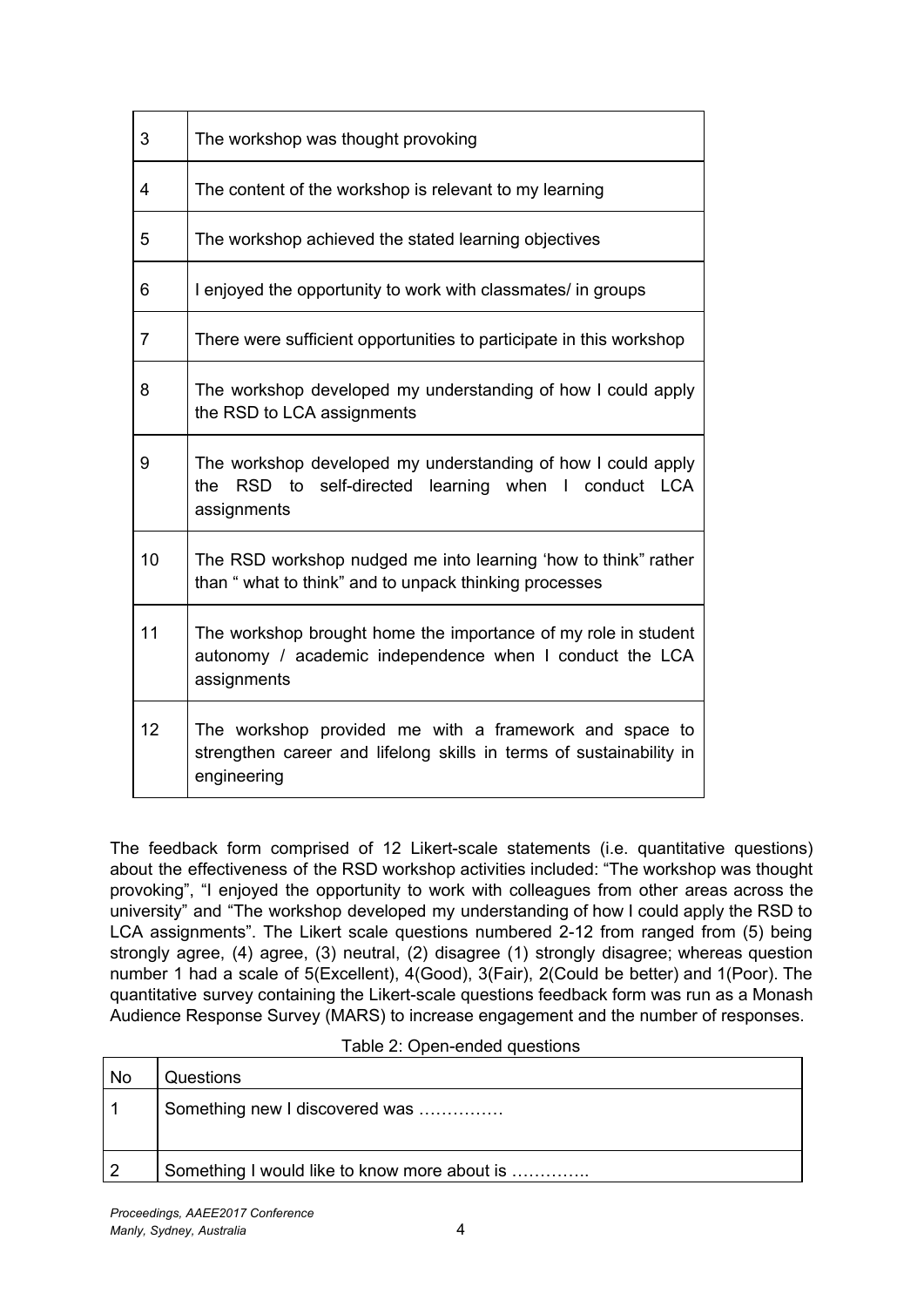| 3 | Would you recommend this workshop to friends? |
|---|-----------------------------------------------|
| Λ | Any other comments?                           |

Students were also given open-ended questions through printed feedback forms as listed in Table 2. The open–ended survey questions were further evaluated along themes of responses and its significance.

The Likert-scale questions survey (Table 1) results approximately 75% stating the workshop was good or excellent (Q1), they enjoyed the opportunity to work with their classmates (Q6), and the workshop developed their understanding of how they could apply the RSD to self-directed learning when conducting the LCA assignment (Q9); results depicted in Figures 1, 2 and 3.



Figure 1 : Response to question on 'overall experience of the workshop'

The workshop comprising of various fun activities such as building a pyramid and drawing a 'research-savvy' student provided the engineering students to break-free from traditional class setting lectures and tutorials. Observations and informal feedback received from the students were positive, which contributed to 75% of class agreeing that the workshop was good or excellent. More than 60% of the participants also agreed to the statement 'The RSD workshop nudged me into learning " how to think" rather than " what to think" and to unpack thinking processes.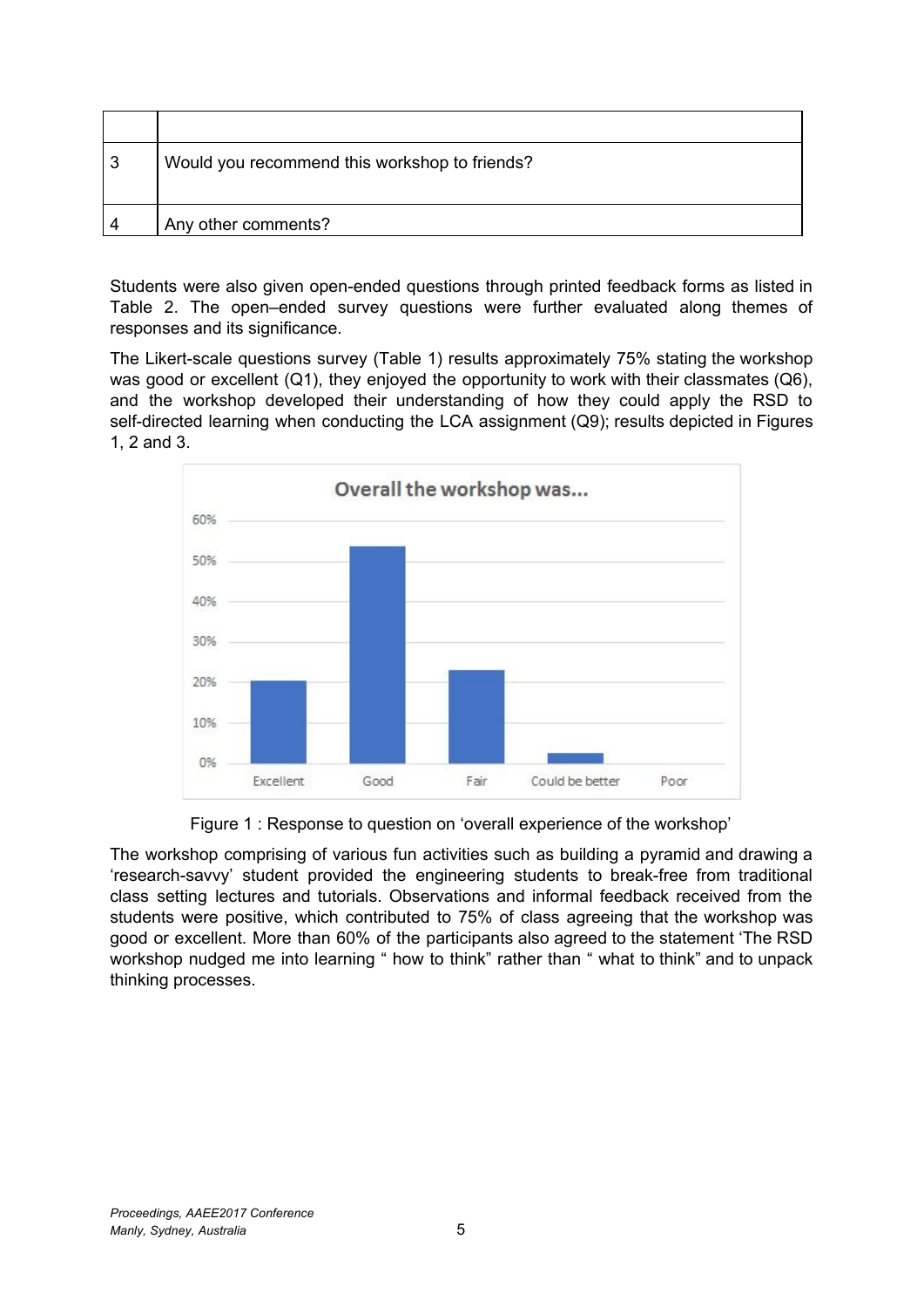

Figure 2 : Response to question on 'working with classmates'

Some of them were introduced to new friends during the workshop and enjoyed the experience. Most importantly, the RSD framework unpacked important skills needed in planning the LCA assignment task. They brain-storm the LCA assignment and discussed on how to carry out the task using a new software. This also resulted in 75% of the class agreeing that the workshop helped them to apply RSD to self-directed learning of new software, GaBi. This free educational software is being introduced for the first time in offering of unit CHE3163 and posed students with new challenge of learning the software with minimal help from the tutorials conducted. Students are aware of traditional manual LCA calculations and required to apply the fundamentals when using the software.



Figure 3 : Response to question on 'self-directed learning'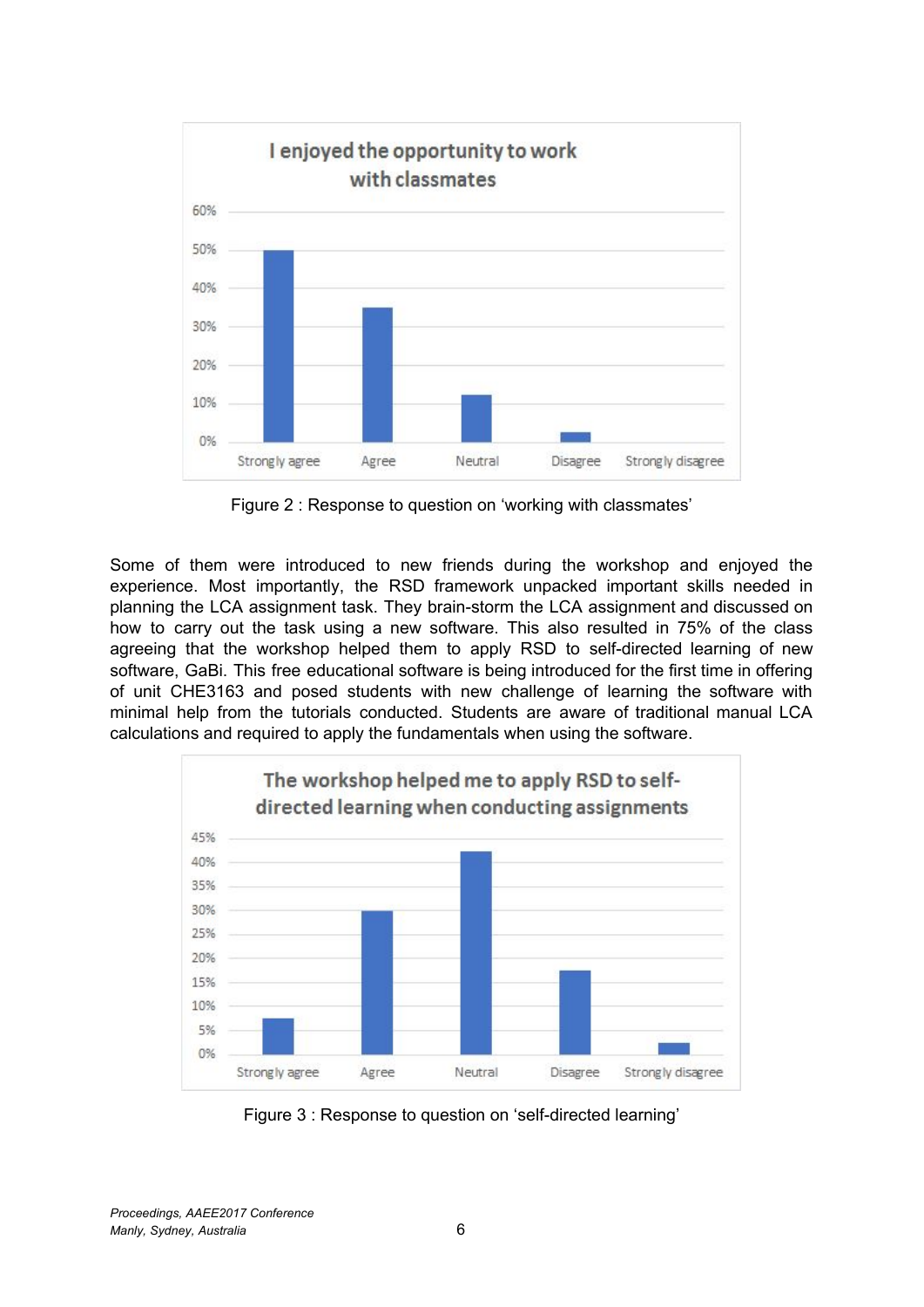The results of open-ended feedback (Table 2) is illustrated in the Pareto Charts and depicted as Figures 4, 5 and 6. The responses to the open ended questions were categorized according to main themes and Pareto Charts was generated based on the 80/20 principle.

The significant themes from "Q1: something new I discovered" were "awareness and applications of RSD, exposure and awareness, importance of self-autonomy".Other feedback received included "enjoyed the activities of the day, gained more knowledge and skills, importance of communication and importance of teamwork". Some of the interesting comments include : "*I have not researched well for my past assignments and I learned that there are many ways to research, evaluate and compose question"; "on how to apply RSD to my LCA assignment and student role in doing LCA assignment" and "the detail in which a project should be handled and the layers of depth in research for me to handle assignments through RSD".*



Figure 4: Response to Q1 according to themes and categories

As for question 2 ' Something I would like to know more about is" the significant themes that came through at 80% were "more on RSDf and applications", "awareness and applications" and less significant were the feedback on "other aspects" as can be seen on Figure 5. Some of the interesting comments are "how to do research in an efficient way" and 'the way to research the software". The second comment in the former sentence shows the gap in the workshop conducted in which there was no activity on linking RSD with the use of learning a new software. This is mainly due to the limitation of time for the workshop as well as no discussions were designed to discuss about the special features of the software. Such students' feedback is an important aspect to further improve the design of activities to brainstorm specifically on the software and RSD framework. However, discussions on how to carry out the overall LCA assignment after learning about RSD was carried out effectively. Students were also exposed to the marking rubrics designed specifically for the LCA assignment. The rubrics provided them with clear expectations on each grade requirement on different aspects of assignment such as LCA methodology, LCA indicator calculations, report presentation, and critical review of the environmental burdens calculated.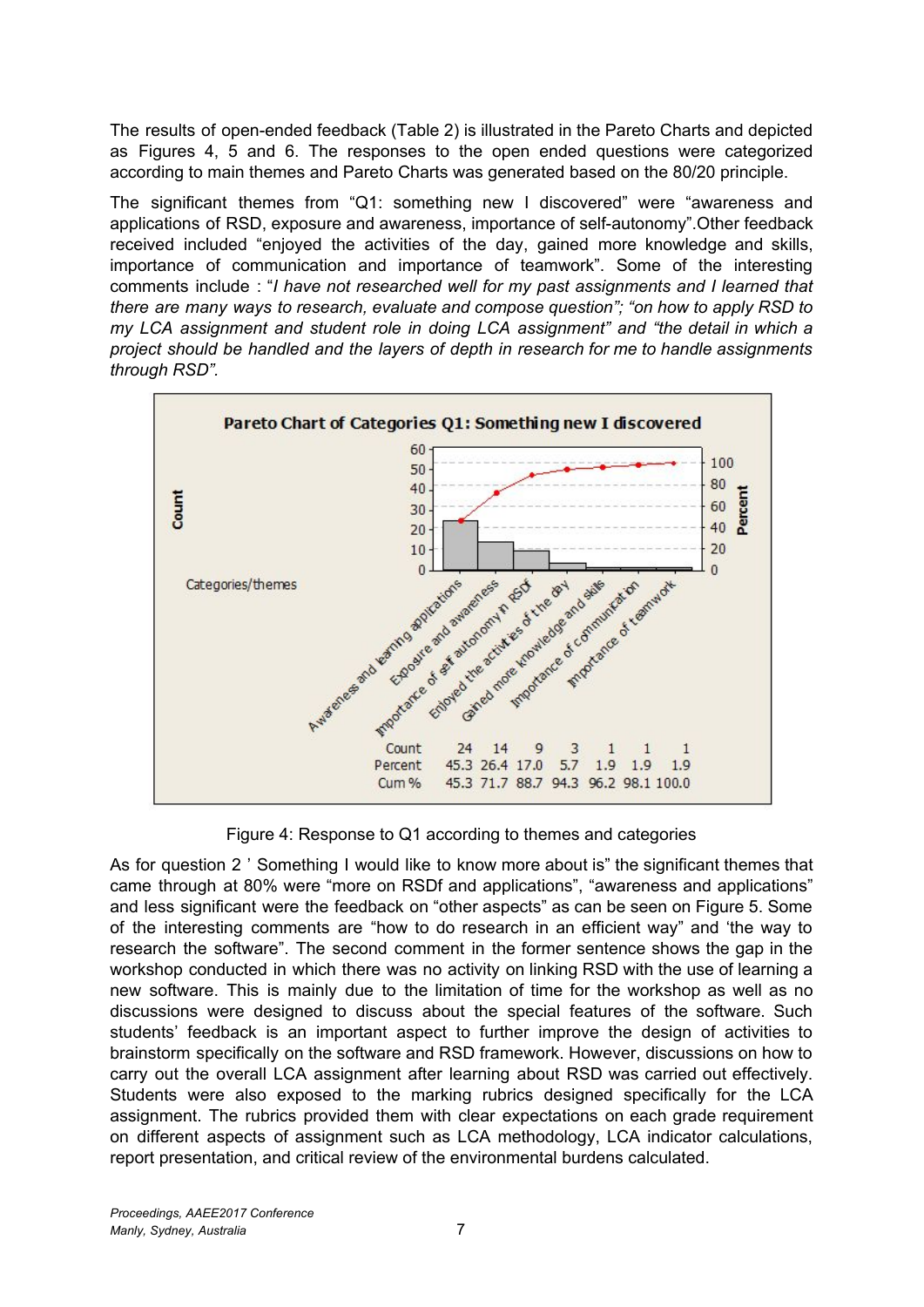

Figure 5: Response to Q2 according to themes and categories

As for the third question " Would you recommend this workshop" 84% said "yes'. 13.7 % were neutral and 2% said "No" as illustrated in the Figure 6 below. Most of them also added that it would be helpful if they recommended to their friends who are keen on research. This shows the significance of the RSD.



Figure 6: Response to Q3 on 'recommendation of the workshop'

## **Conclusions**

It is evident from the quantitative and qualitative analysis that the RSD framework has enhanced students' research skills before conducting LCA assignments. Students benefited from learning six facets of RSD framework and clear about autonomy they have on their LCA assignment. However, the RSD framework can be applied in all assignments and research